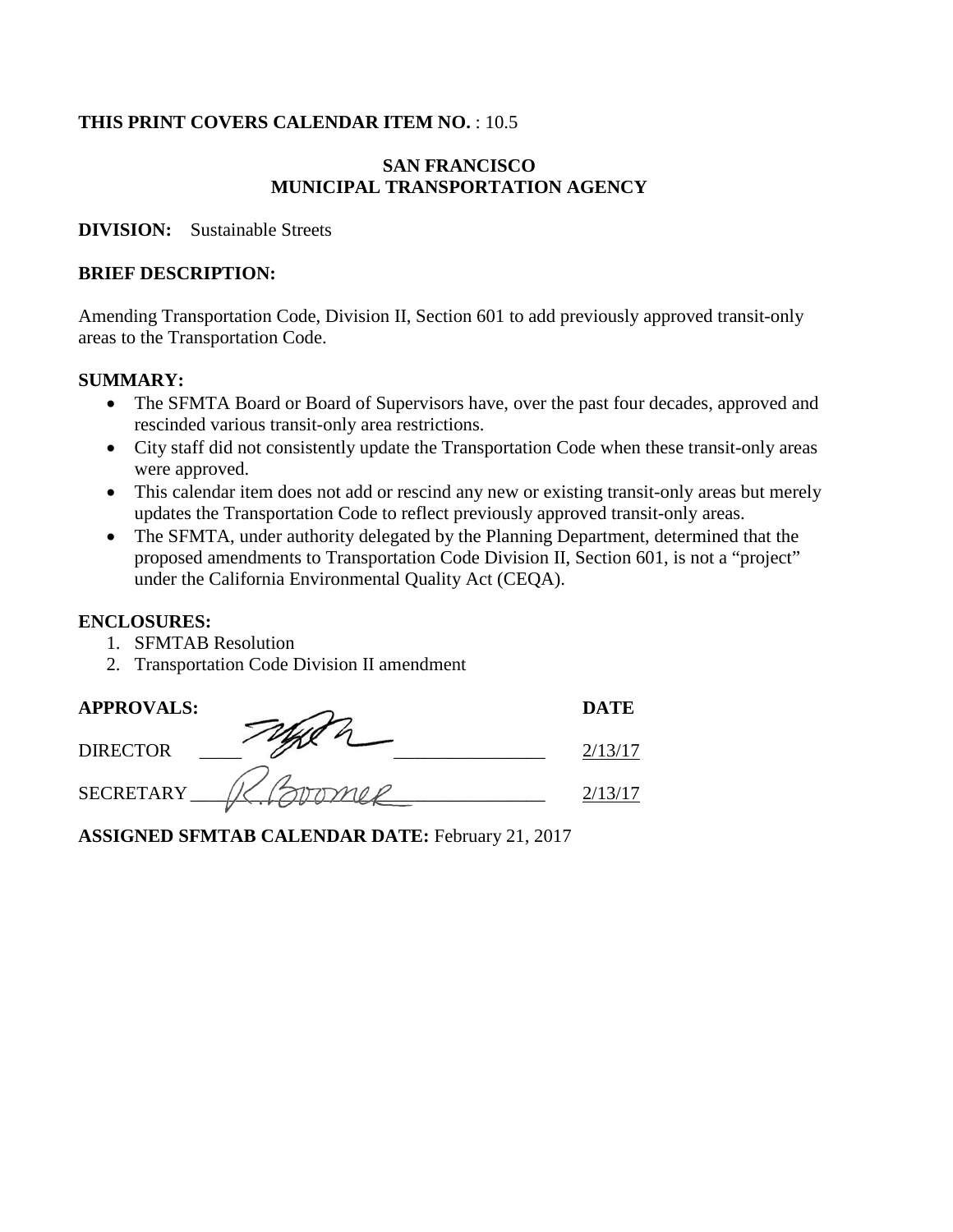# **PAGE 2.**

# **PURPOSE**

Amending Transportation Code, Division II, Section 601 to add previously approved transit-only areas to the Transportation Code.

# **STRATEGIC PLAN GOALS AND TRANSIT FIRST POLICY PRINCIPLES**

This action supports the following SFMTA Strategic Plan Goals and Objectives:

- Goal 1: Create a safer transportation experience for everyone Objective 1.3: Improve the safety of the transportation system.
- Goal 2: Make transit, walking, bicycling, taxi, ridesharing and carsharing the preferred means of travel Objective 2.2: Improve transit performance.
	- Objective 2.3: Increase use of all non-private auto modes.

This action supports the following Transit First Policy Principles:

Goal 3: Decisions regarding the use of limited public street and sidewalk space shall encourage the use of public rights of way by pedestrians, bicyclists, and public transit, and shall strive to reduce traffic and improve public health and safety.

Goal 7: Parking policies for areas well served by public transit shall be designed to encourage travel by public transit and alternative transportation.

Goal 9: The ability of the City and County to reduce traffic congestion depends on the adequacy of regional public transportation. The City and County shall promote the use of regional mass transit and the continued development of an integrated, reliable, regional public transportation system.

#### **DESCRIPTION**

Over the past four decades, a multitude of transit-only area restrictions have been approved and implemented by the City. Every transit-only area restriction indicated below has been previously reviewed by City staff and approved by a governing body, whether that be the Board of Supervisors or the SFMTA Board. Typically, City staff prepare legislation to update the Transportation Code simultaneously with the approval of the transit-only area restriction but some parking and traffic modifications were inadvertently omitted. As such, this calendar item will make the following changes to the Transportation Code Division II, Section 601 to update the Transportation Code to reflect designated transit-only areas that have been previously approved but not codified in the Transportation Code: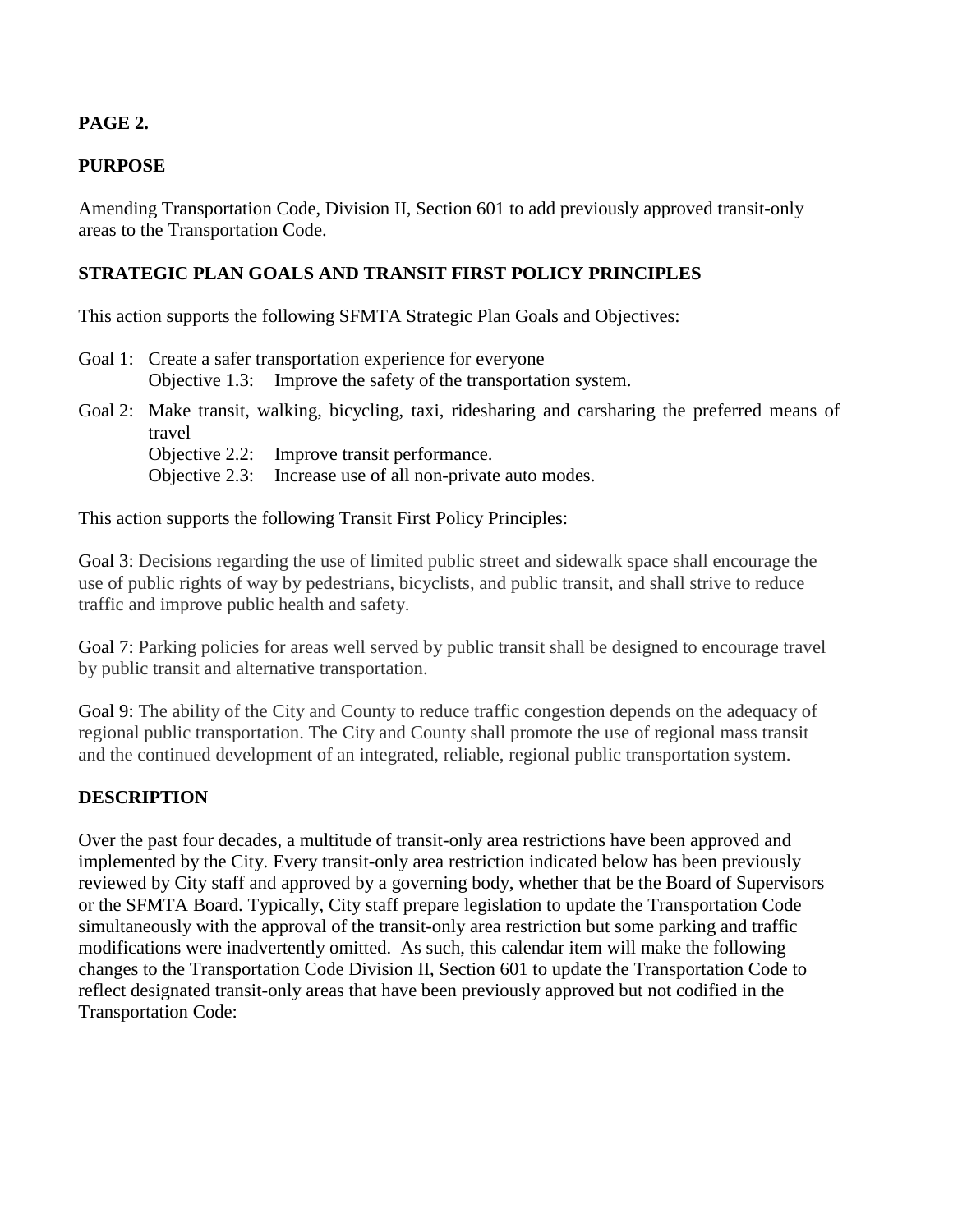# **PAGE 3.**

- CHANGE HOURS OF OPERATION—Bus & Taxi only lane, Mission Street, eastbound, from 11<sup>th</sup> to 5<sup>th</sup> streets: new hours of operation are 7 to 9 a.m. & 4 to 6 p.m. Monday-Friday. This transit-only area restriction was approved by the Board of Supervisors on September 27, 1976 by Resolution 140-74. Resolution 140-74 approved a Bus & Taxi only lane on Mission Street, eastbound, from 11<sup>th</sup> to 4<sup>th</sup> streets, but since 1976 there has been other legislation that has superseded Resolution 140-74 between  $5<sup>th</sup>$  and  $4<sup>th</sup>$  streets and is currently reflected in the Transportation Code.
- ESTABLISH---Bus & Taxi only lane, Starr King Way, from Gough to Franklin streets. This transit-only area restriction was approved by the Board of Supervisors on June 20, 1977 by Resolution 490-77.
- ESTABLISH---Bus & Taxi only lane, O'Farrell Street, from Hyde to Franklin streets. This transit-only areas restriction was approved by the Board of Supervisors on June 20, 1977 by Resolution 490-77.
- ESTABLISH---Bus only lane, Pine Street, westbound, from Sansome to Montgomery streets, 3 to 7 p.m. Monday-Friday. The bus only lane between Montgomery and Sansome streets was approved by the Board of Supervisors on October 5, 1979 by Resolution 939-79. The striping and signage change went into effect on October 2015.
- ESTABLISH---Bus only lane, Pine Street, westbound, from Davis to Battery streets, 3 to 7 p.m. Monday-Friday. The bus only lane was approved from Battery to Front streets on September 22, 1981 by the Board of Supervisors by Resolution 824-81. On August 31, 1984, the Board of Supervisors extended the bus only lane from Front Street east to Davis and Market streets by Resolution 675-84.
- ESTABLISH— Muni and bicycle only lanes, Duboce Avenue, westbound, from Church to Fillmore streets. The approvals were staggered and involved prohibiting turns from Fillmore and Church onto the new bike / Muni area and a street closure to vehicular traffic except for Muni and bicycles from Church Street to 280 feet easterly. 280 feet is the length of the block between Church and Fillmore streets. This transit-only area restriction was approved by the Board of Supervisors on May 1, 1996 by Resolution 360-96 & again by the SFMTA Board on November 3, 2009 by Resolution 09-186.
- ESTABLISH---Bus & Taxi only lane, Stockton Street, from Geary to O'Farrell streets, 7 a.m. to 7 p.m. Everyday. This transit-only area restriction was approved by the Board of Supervisors on July 30, 1996 by Resolution 684-96.
- ESTABLISH—Transit Vehicles & right turn only lane, Jefferson Street, westbound, from Powell to Taylor streets. This transit-only area restriction was approved by the Board of Supervisors on July 28, 1997 by Resolution 697-97.
- ESTABLISH— Transit Vehicles only lane, Jefferson Street, westbound, from Jones Street to a point 150 feet west of Taylor Street. This transit-only area restriction was approved by the Board of Supervisors on July 28, 1997 by Resolution 697-97.
- ESTABLISH— Transit Vehicles only lane, Jones Street, southbound, from Jefferson to Beach streets. This transit-only area restriction was approved by the Board of Supervisors on July 28, 1997 by Resolution 697-97.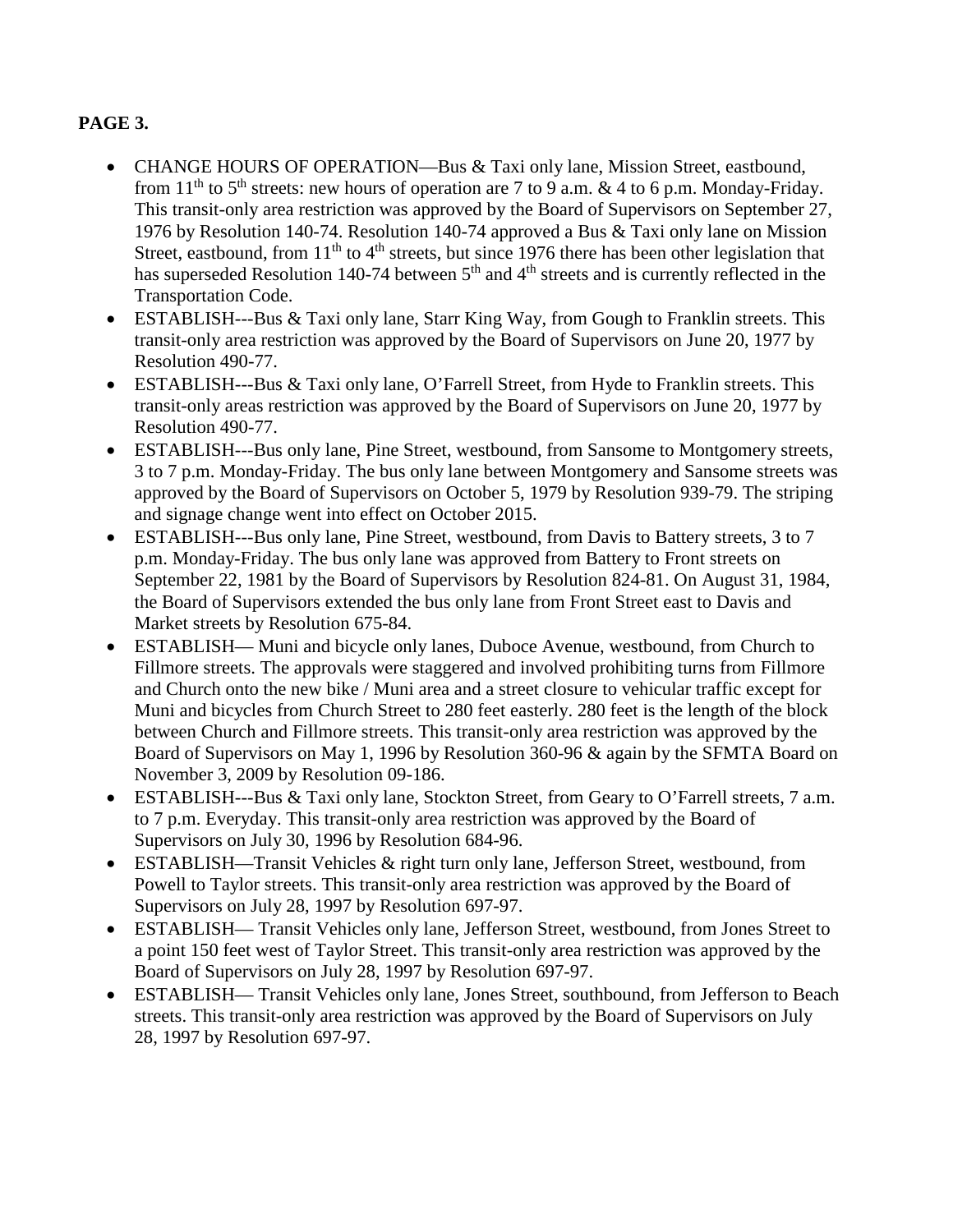# **PAGE 4.**

- ESTABLISH— Transit Vehicles only & right turn lane, Beach Street, eastbound, from Jones Street to Grant Avenue. This transit-only area restriction was approved by the Board of Supervisors on July 28, 1997 by Resolution 697-97.
- ESTABLISH---Bus & Taxi only lane, Bush Street, from Battery Street to 122 feet westerly. This transit-only area restriction was approved by the Board of Supervisors on June 25, 1998 by Resolution 482-98. This item is in conjunction with the other Bush Street item located below since the block of Bush Street between Sansome and Battery streets is a total of 273 feet in length.
- ESTABLISH---Bus & Taxi only lane, Sacramento Street, westbound, from Drumm to Kearny streets, 7 a.m. to 7 p.m. Monday-Friday. This transit-only area restriction was approved by the Board of Supervisors on July 17, 1998 by Resolution 546-98.
- ESTABLISH---Bus & Taxi only lane, Geary Street, westbound, from Powell to Mason streets. This transit-only area restriction was approved by the Board of Supervisors on December 24, 2004 by Resolution 767-04. The Resolution language indicates the 300 block of Geary Street which is the block between Powell and Mason streets.
- ESTABLISH---Bus & Taxi only lane, O'Farrell Street, eastbound, from Hyde to Jones streets. This transit-only area restriction was approved by the Board of Supervisors on December 24, 2004 by Resolution 767-04.
- ESTABLISH---Bus only lane, Fremont Street, northbound, from Harrison to Folsom streets. This transit-only area restriction was approved by the SFMTA Board on August 4, 2009 by Resolution 09-120. The Resolution language indicates that the transit lane at present is Folsom Street which means that the transit lane goes the block leading up to Folsom Street, between Harrison and Folsom streets.
- ESTABLISH---Bus, bicycle, taxi, commercial vehicle only lane, McAllister Street, eastbound from Hyde Street to Charles J Brenham Place. This transit-only area restriction was approved by the SFMTA Board on June 1, 2010 by Resolution 10-071.
- ESTABLISH—Muni only lane, Haight Street, eastbound, from Buchanan to Market streets. The Muni only lane was approved between Laguna and Gough streets by the SFMTA Board on October 18, 2011 by Resolution 11-135. On November 18, 2014, the SFMTA Board approved the extension of the Muni only lane from Buchanan to Laguna streets by Resolution 14-166.
- ESTABLISH---Muni only lane, Phelan Loop. This transit-only area restriction was approved by the SFMTA Board on November 6, 2012 by Resolution 12-131.
- RESCIND—Transit only lane, 4<sup>th</sup> Street, southbound, from Harrison to Townsend streets. This transit-only area restriction was approved by the SFMTA Board on February 19, 2013 by Resolution 13-019.
- ESTABLISH—Muni left turn lane, Lincoln Way, eastbound, from  $20<sup>th</sup>$  to  $19<sup>th</sup>$  Avenues. This transit-only area restriction was approved by the SFMTA Board on July 15, 2014 by Resolution 14-110. The Resolution language indicates that the transit left turn lane is present at  $19<sup>th</sup>$  Avenue which means that the transit lane goes the block leading up to  $19<sup>th</sup>$  Avenue, therefore between  $20<sup>th</sup>$  and  $19<sup>th</sup>$  avenues.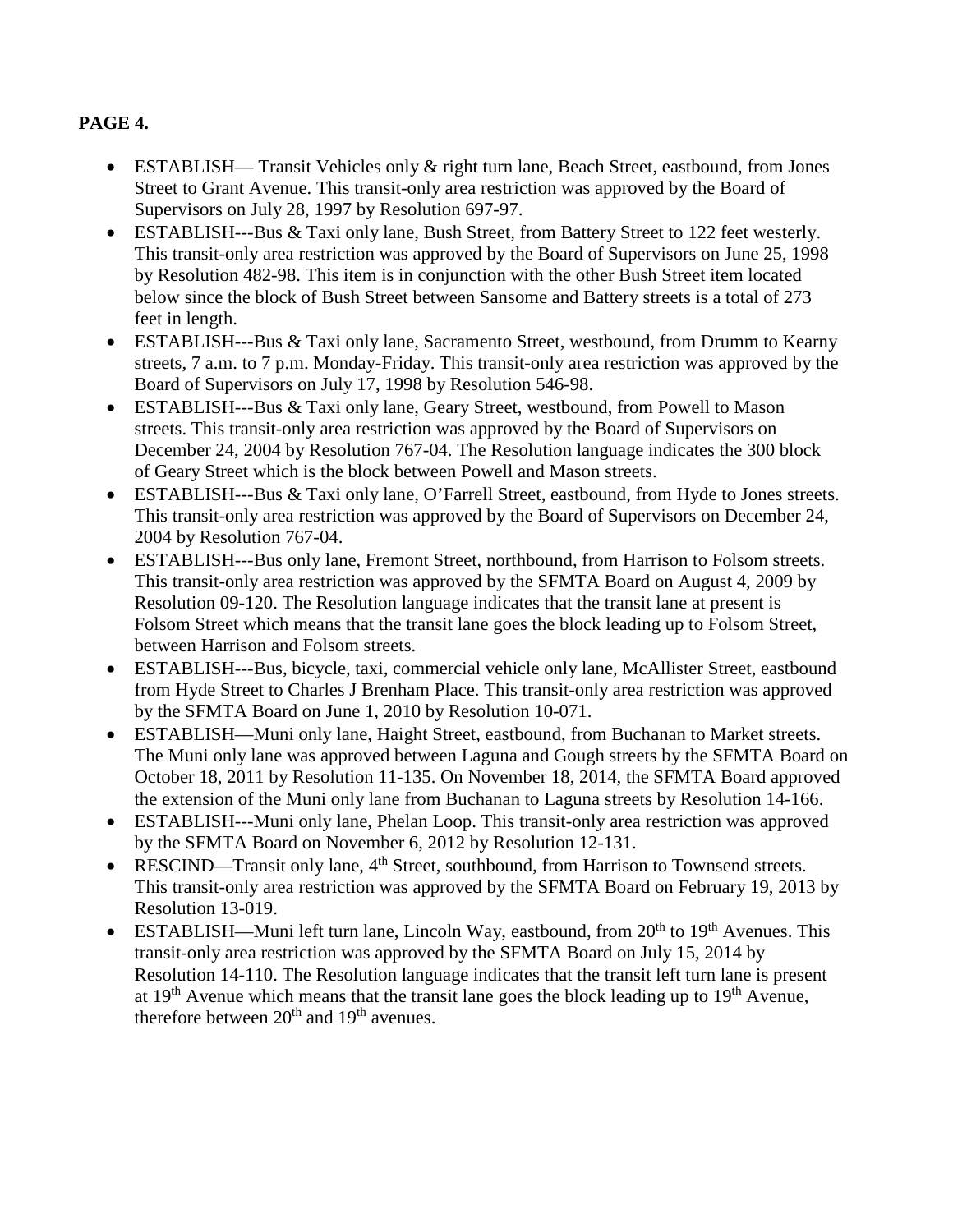# **PAGE 5.**

- ESTABLISH—Transit/taxi/commercial vehicle lane, Sansome Street, southbound, from Broadway to Washington Street, 6AM-8PM, Everyday. This transit-only area restriction was approved by the SFMTA Board on September 2, 2014 by Resolution 14-137.
- CHANGE HOURS OF OPERATION and LOCATION—Bus & Taxi only lane, Sacramento Street, westbound, from Kearny to Larkin streets: new hours of operation are 3:30 to 7 p.m. Monday-Friday. This transit-only area restriction was approved by the SFMTA Board on October 20, 2015 by Resolution 15-137.
- CHANGE HOURS OF OPERATION—Bus & Taxi only lane, Bush Street, eastbound, from Montgomery to Sansome streets: new hours of operation are 6 to 10 a.m. & 3 to 8 p.m. Monday-Friday. This transit-only area restriction was approved by the SFMTA Board on April 7, 2015 by Resolution 15-052.
- CHANGE HOURS OF OPERATION and LOCATION—Bus & Taxi only lane, Bush Street, eastbound, from Sansome Street to 151 feet easterly: new hours of operation are 6 to 10 a.m. & 3 to 7 p.m. Monday-Friday. This transit-only area restriction was approved by the SFMTA Board on April 7, 2015 by Resolution 15-052. This item is in conjunction with the other Bush Street items listed above since the block of Bush Street between Sansome and Battery streets is a total of 273 feet in length.
- CHANGE HOURS OF OPERATION—Bus & Taxi only lane, Clay Street, eastbound, from Grant Avenue to Kearny Street: new hours of operation are 7 to 9 a.m. & 3 to 6 p.m. Monday-Friday. This transit-only area restriction was approved by the SFMTA Board on April 5, 2016 by Resolution 16-036.
- CHANGE HOURS OF OPERATION and LOCATION—Bus & Taxi only lane, Sacramento Street, westbound, from Kearny Street to Grant Avenue: new hours of operation are 7 to 9 a.m. & 3:30 to 7 p.m. Monday-Friday. This transit-only area restriction was approved by the SFMTA Board on April 5, 2016 by Resolution 16-036.

# **STAKEHOLDER ENGAGEMENT**

There has been no public outreach beyond that which was completed at the time these changes were previously considered. The proposed changes amend the Transportation Code to reflect previously approved transit-only areas.

#### **ALTERNATIVES CONSIDERED**

None.

#### **FUNDING IMPACT**

None.

#### **ENVIRONMENTAL REVIEW**

On September 30, 2016, the SFMTA, under authority delegated by the Planning Department, determined that the proposed amendments to Transportation Code Division II, Section 601, is not a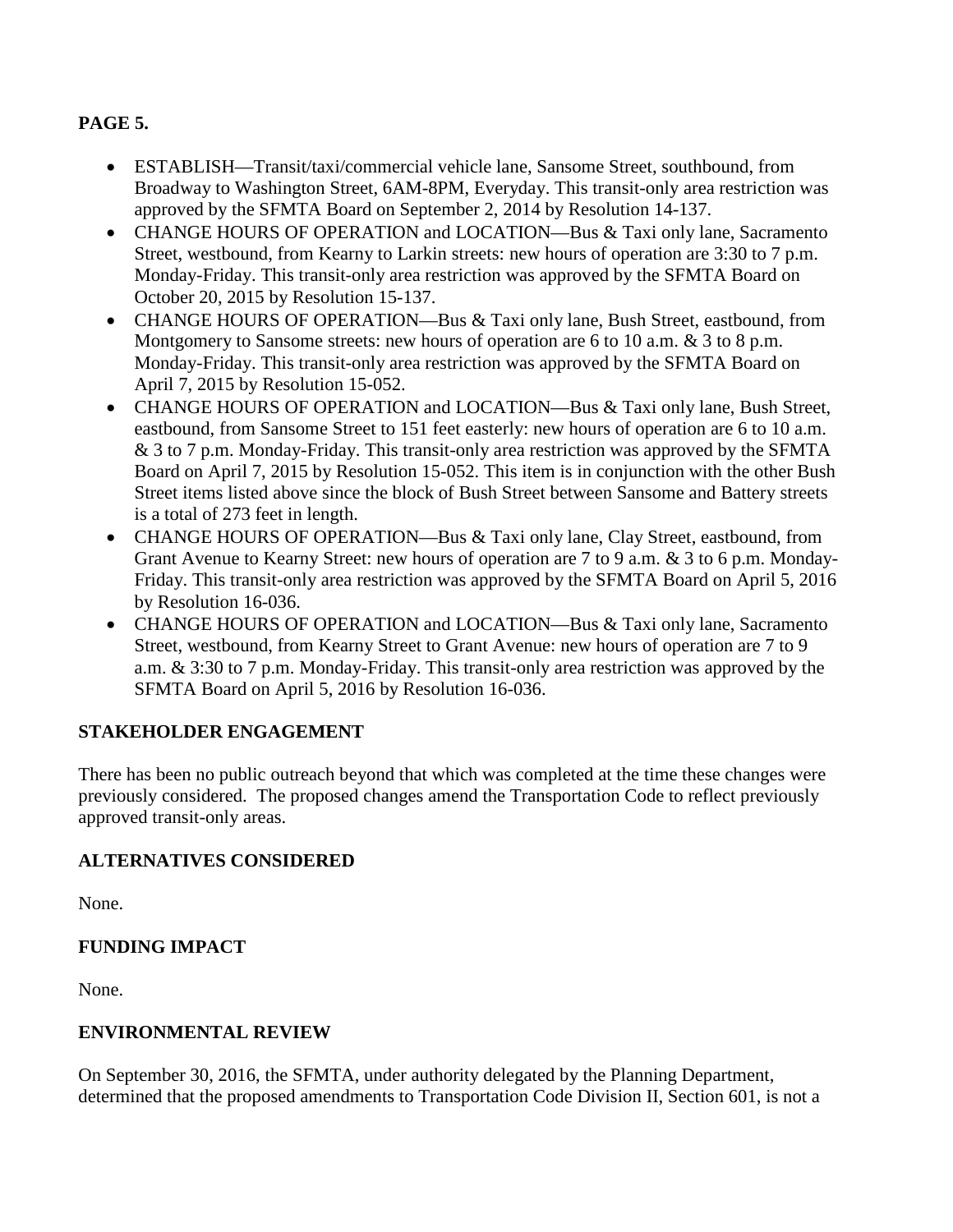#### **PAGE 6.**

"project" under the California Environmental Quality Act (CEQA) pursuant to Title 14 of the

California Code of Regulations Sections 15060(c) and 15378(b).

A copy of the CEQA determination is on file with the Secretary to the SFMTA Board of Directors and is incorporated herein by reference.

# **OTHER APPROVALS RECEIVED OR STILL REQUIRED**

The City Attorney's Office has reviewed this calendar item.

# **RECOMMENDATION**

SFMTA staff recommends that the SFMTA Board of Directors amend the Transportation Code Division II, Section 601 to add previously approved transit-only areas to the Transportation Code.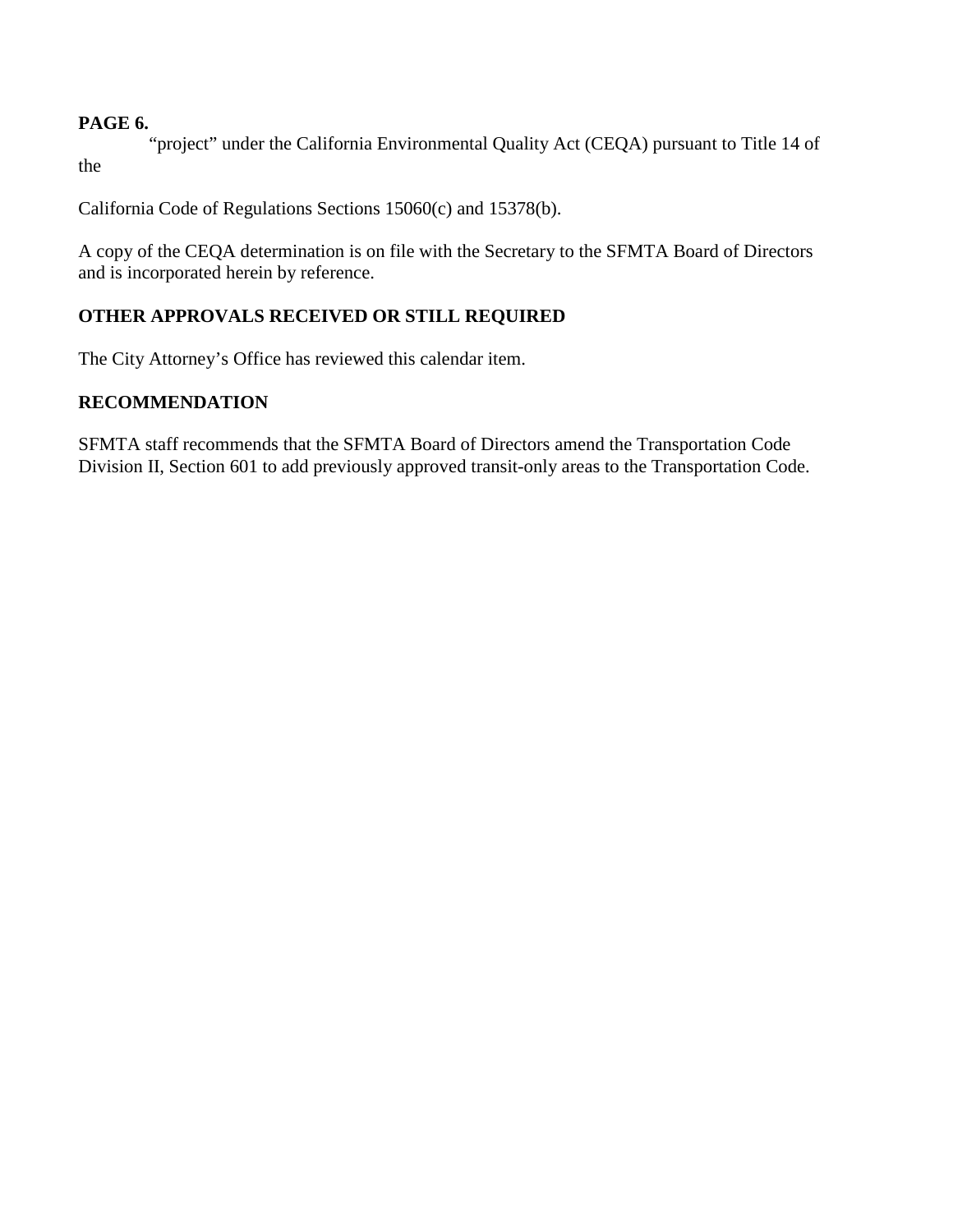#### **PAGE 7.**

#### SAN FRANCISCO MUNICIPAL TRANSPORTATION AGENCY BOARD OF DIRECTORS

#### RESOLUTION No.

WHEREAS, Over the past four decades, a multitude of transit-only area restrictions have been approved and implemented by the City; and,

WHEREAS, Every transit-only area restriction indicated below has been previously reviewed by City staff and approved by a governing body, whether that be the Board of Supervisors or the SFMTA Board; and,

WHEREAS, Typically, City staff prepare legislation to update the Transportation Code simultaneously with the approval of the transit-only area restriction but some parking and traffic modifications were inadvertently omitted; and,

WHEREAS, To ensure that the Transportation Code accurately reflects previously legislated changes, staff recommends making the following amendments to the Transportation Code Division II, Section 601 to update the Transportation Code to reflect designated transit-only areas on Clay, Mission, Sacramento, O'Farrell, Pine, Stockton, Jefferson, Jones, Beach, Bush, Geary, Fremont, McAllister, Haight, 4<sup>th</sup>, Sansome streets, Lincoln Way, Phelan Loop, Duboce Avenue, and Starr King Way; and,

WHEREAS, All the aforementioned transit-only areas have been previously approved by the following SFMTA Board or Board of Supervisors Resolutions: 140-74, 490-77, 939-79, 824-81, 675- 84, , 09-186, 684-96, 697-97, 482-98, 546-98, 767-04, 09-120, 10-071, 11-135, 14-166, 12-131, 13- 019, 14-110, 14-137, 15-137, 15-052, and 16-036; and,

WHEREAS, The SFMTA, under authority delegated by the Planning Department, determined that the proposed amendments to Transportation Code Division II, Section 601, is not a "project" under the California Environmental Quality Act (CEQA); and, therefore be it

RESOLVED, That the SFMTA Board of Directors amends the Transportation Code Division II, Section 601 to reflect previously approved transit-related traffic modifications on designated transit-only areas on Clay, Mission, Sacramento, O'Farrell, Pine, Stockton, Jefferson, Jones, Beach, Bush, Geary, Fremont, McAllister, Haight, 4<sup>th</sup>, Sansome streets, Lincoln Way, Phelan Loop, Duboce Avenue, and Starr King Way.

I certify that the foregoing resolution was adopted by the San Francisco Municipal Transportation Agency Board of Directors at its meeting of February 21, 2017.

> Secretary to the Board of Directors San Francisco Municipal Transportation Agency

\_\_\_\_\_\_\_\_\_\_\_\_\_\_\_\_\_\_\_\_\_\_\_\_\_\_\_\_\_\_\_\_\_\_\_\_\_\_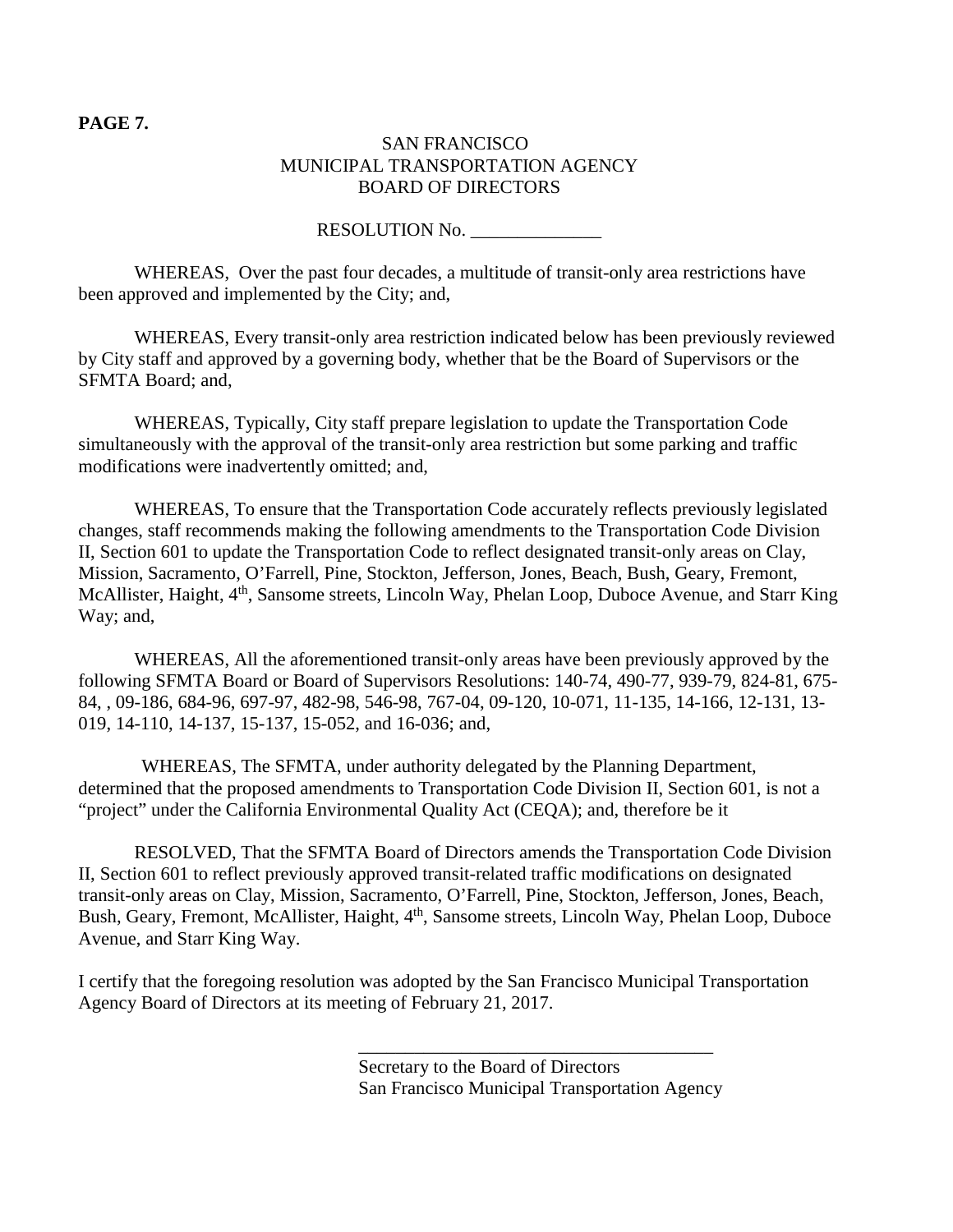#### **PAGE 8.**

## RESOLUTION

# [Transportation Code – Various Transit Only Lanes]

# **Resolution amending the Transportation Code to designate various transit-only lanes.**

NOTE: Additions are single-underline Times New Roman; deletions are strike-through Times New Roman.

The Municipal Transportation Agency Board of Directors of the City and County of San Francisco enacts the following regulations:

Section 1. Article 600 of Division II of the Transportation Code is hereby amended by revising Section 601, to read as follows:

## **Sec. 601. DESIGNATED TRANSIT-ONLY AREAS.**

(a) The locations listed in this Section 601 are designated as Transit-only Areas. Any vehicle operating within a Transit-only Area during times that the Transit-only Area is enforced is in violation of Transportation Code, Division I, Section 7.2.72 (Driving in Transitonly Area).

# (1) **Cable Car Lanes Oon Powell Street Between California Street and**

**Sutter Street.** Except as to cable cars, Municipal Railway vehicles, and authorized emergency vehicles, no vehicle may operate within, over, upon or across the cable car lanes, or make any left or U-turn on the exclusive cable car lanes on Powell Street between California and Sutter Streets except to pass a disabled vehicle.

# (2) **West Portal Avenue Between 15th Avenue and Sloat Boulevard.** Except as to streetcars and Municipal Railway vehicles, no vehicle may operate within Transit-only Areas on West Portal Avenue between 15th Avenue and Sloat Boulevard.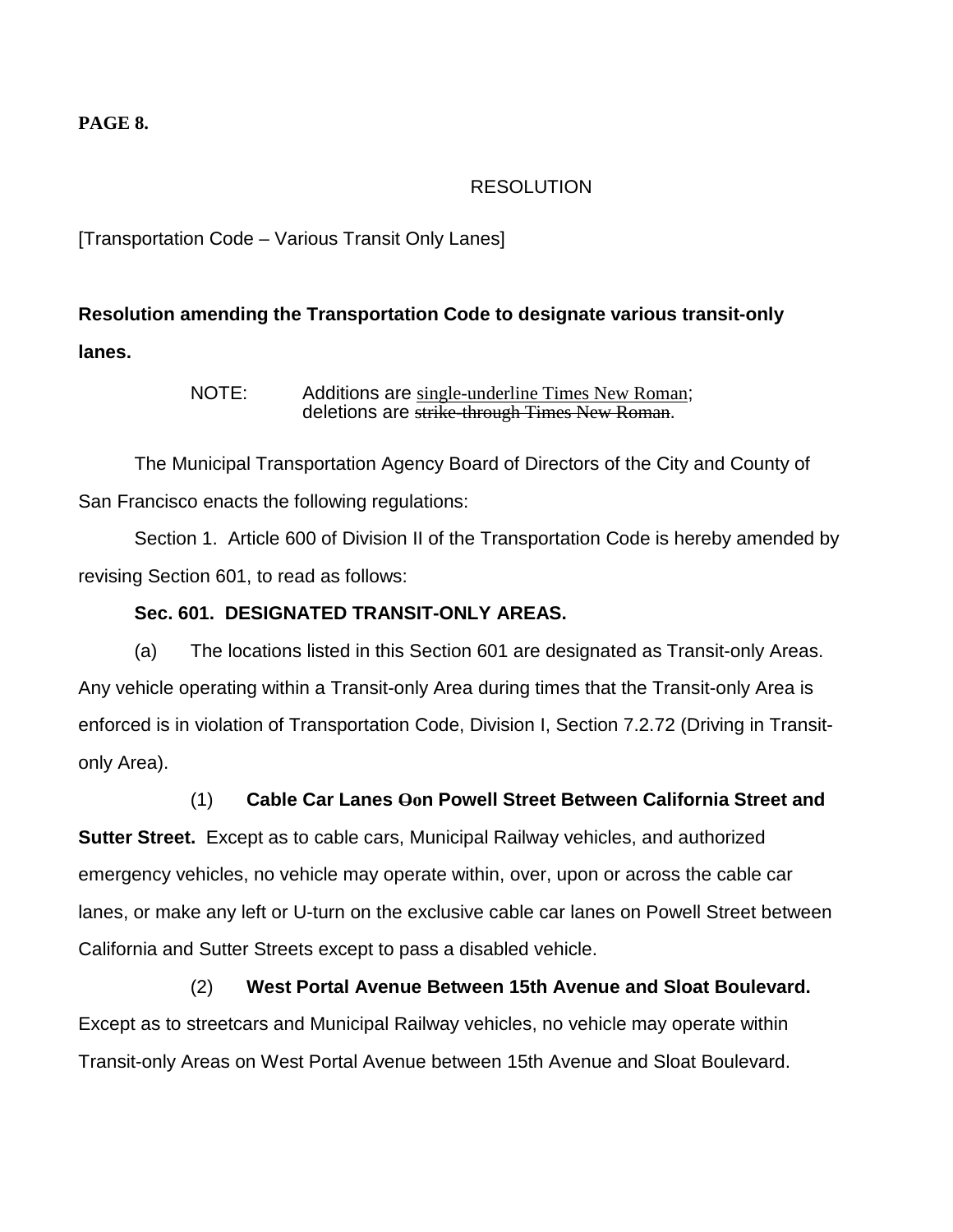**PAGE 9.**

#### (3) **Exclusive Commercial Vehicle/Transit Area on Sansome**

**Street.** Except as to buses, taxis, authorized emergency vehicles, bicycles, and commercial vehicles, no vehicle may operate within the Transit-only Area running southbound on Sansome Street between Washington Street and Bush Street between the hours of 7AM – 8PM seven days a week.

(4) **Exclusive Commercial Vehicle/Transit Area on Sansome Street.** Except as to buses, authorized emergency vehicles, and commercial vehicles, no vehicle may operate within the Transit-only Area running southbound on Sansome Street between Broadway and Washington Street between the hours of 6AM – 8PM seven days a week.

(45) **Exclusive Transit/Taxi/Commercial Vehicle Area on Powell Street from Ellis Street to O'Farrell Street in the Northbound (Outbound) Direction, and from O'Farrell Street to Ellis Street in the Southbound (Inbound) Direction.** Except as to buses, taxis, authorized emergency vehicles, and commercial vehicles, no vehicle may operate within the Transit/Taxi/Commercial Vehicle-only Area on Powell Street from Ellis Street to O'Farrell Street in the northbound (outbound) direction, and from O'Farrell Street to Ellis Street in the southbound (inbound) direction.

(56) **Judah Street, from 9th Avenue to 20th Avenue.** Except as to streetcars and Municipal Railway vehicles, no vehicle may operate within Transit-only Areas on Judah Street from 9th Avenue to 20th Avenue.

(67) **Van Ness Avenue, from Filbert Street to Market Street.** Except as to Municipal Railway and Golden Gate Transit vehicles and authorized emergency vehicles, no vehicle may operate within the Transit-only Areas on Van Ness Avenue from Filbert Street to Market Street.

(78) **Van Ness Avenue, from Filbert Street to Lombard Street.** Except as to Municipal Railway and Golden Gate Transit vehicles and authorized emergency vehicles,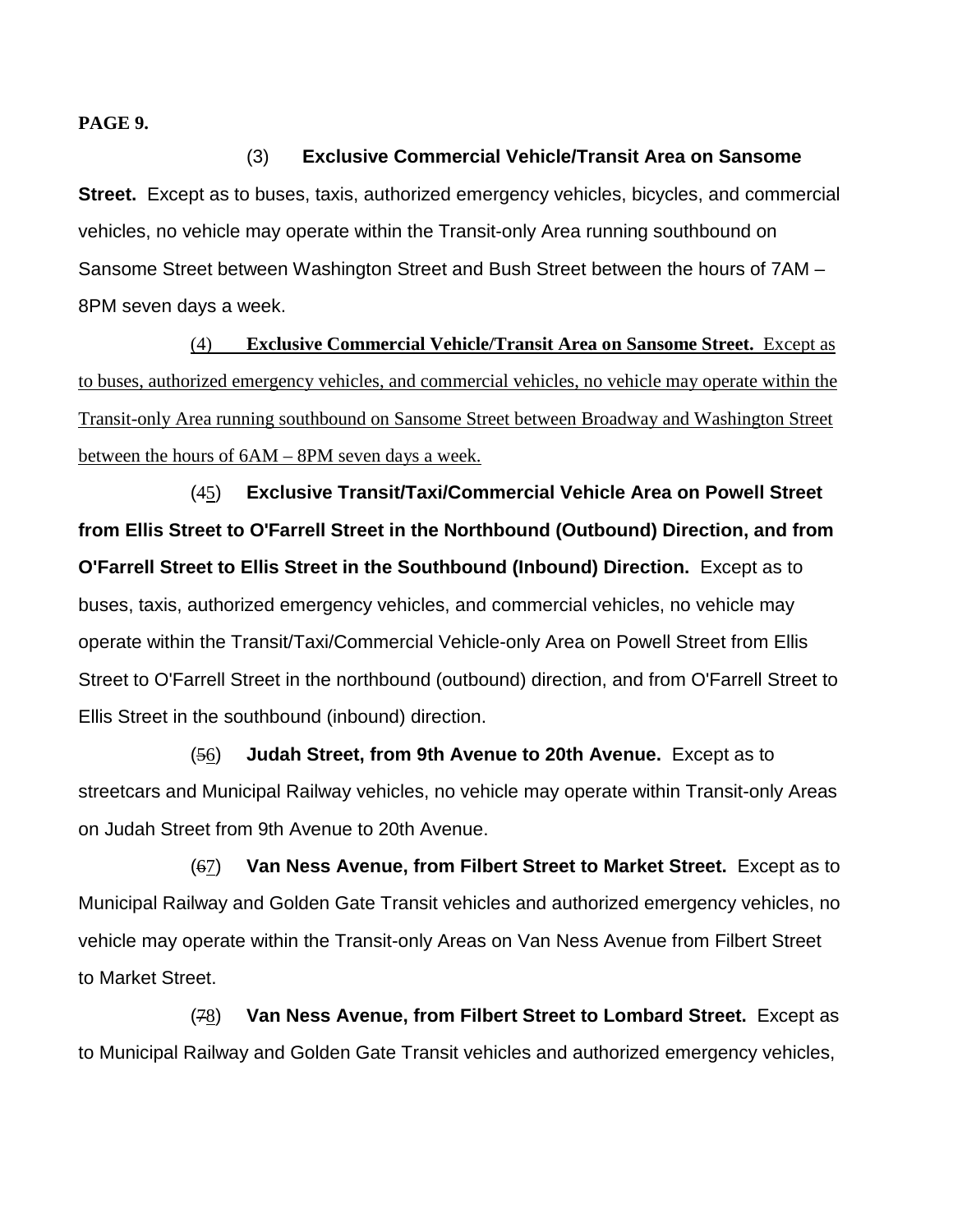#### **PAGE 10.**

no vehicle may operate within the Transit-only Areas on Van Ness Avenue from Filbert Street to Lombard Street southbound.

(89) **Van Ness Avenue, from Chestnut Street to 150 Feet North of Bay Street.** Except as to Municipal Railway and Golden Gate Transit vehicles and authorized emergency vehicles, no vehicle may operate within the Transit-only Areas on Van Ness Avenue from Chestnut Street to 150 feet north of Bay Street northbound.

(910) **Van Ness Avenue, from North Point Street to Chestnut Street.** Except as to Municipal Railway and Golden Gate Transit vehicles and authorized emergency vehicles, no vehicle may operate within the Transit-only Areas on Van Ness Avenue from North Point Street to Chestnut Street southbound.

(1011) **South Van Ness Avenue, from Market Street to Mission Street.** Except as to Municipal Railway and Golden Gate Transit vehicles and authorized emergency vehicles, no vehicle may operate within the Transit-only Areas on South Van Ness Avenue from Market Street to Mission Street.

(12) **Pine Street, from Market Street to Battery Street and from Sansome Street to Montgomery Street.** Except as to buses, vehicles preparing to make a turn, vehicles entering into or exiting from a stopped position at the curb, and vehicles entering into or exiting from a driveway, and authorized emergency vehicles, no vehicle may operate within the Transit-only Areas on Pine Street from Market Street to Battery Street and from Sansome Street to Montgomery Street westbound between the hours of 3PM – 7PM Monday to Friday.

(13) **Jefferson Street, from Powell Street to Taylor Street and Jefferson Street from Jones Street to a point 150 feet west of Taylor Street.** Except as to streetcars and Municipal Railway vehicles, vehicles preparing to make a turn, vehicles entering into or exiting from a stopped position at the curb, and vehicles entering into or exiting from a driveway, no vehicle may operate within the Transit-only Areas on Jefferson Street from Powell Street to Taylor Street, and from Jones Street to a point 150 feet west of Taylor Street in the westbound direction.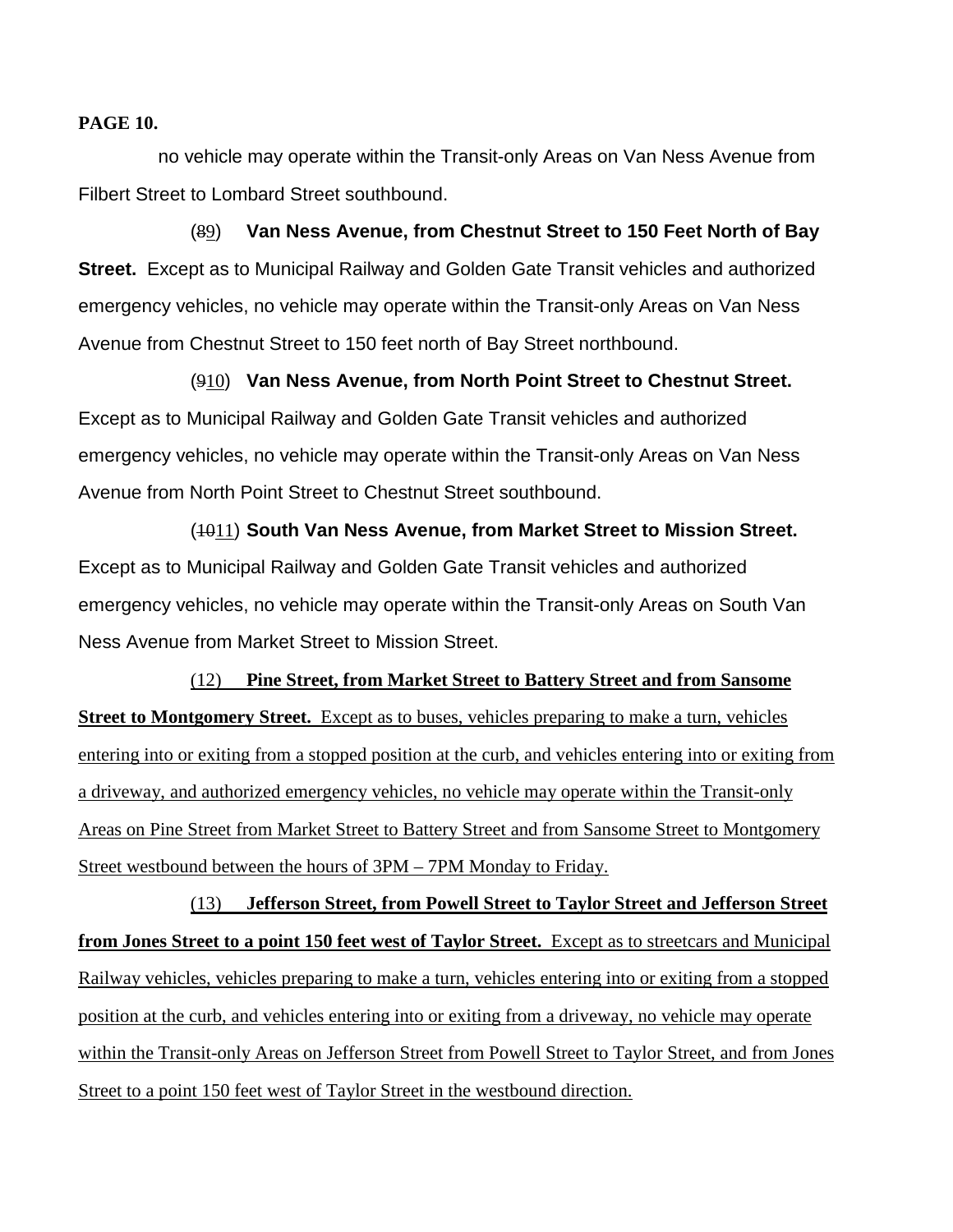#### **PAGE 11.**

(14)**Jones Street, from Jefferson Street to Beach Street.** Except as to streetcars and Municipal Railway vehicles, no vehicle may operate within the Transit-only Areas on Jones Street from Jefferson Street to Beach Street in the southbound direction.

(15) **Beach Street, from Jones Street to Grant Avenue.** Except as to streetcars and Municipal Railway vehicles, vehicles preparing to make a turn, vehicles entering into or exiting from a stopped position at the curb, and vehicles entering into or exiting from a driveway, no vehicle may operate within the Transit-only Areas on Beach Street from Jones Street to Grant Avenue in the eastbound direction.

(16) **Duboce Avenue, from Church Street to Fillmore Street.** Except as to streetcars and Municipal Railway vehicles and bicycles, no vehicle may operate within the Transitonly Areas on Duboce Avenue from Church Street to Fillmore Street in the westbound direction.

(17) **McAllister Street, from Hyde Street to Charles J Brenham Place.** Except as to buses, taxis, authorized emergency vehicles, bicycles, and commercial vehicles, no vehicle may operate within the Transit-only Areas on McAllister Street from Hyde Street to Charles J Brenham Place in the eastbound direction.

(18) **Haight Street, from Buchanan Street to Market Street.** Except as to Municipal Railway vehicles, no vehicle may operate within the Transit-only Areas on Haight Street from Buchanan Street to Market Street in the eastbound direction.

(19) **Phelan Loop, near the intersection of Phelan Avenue and Ocean Avenue.** Except as to Municipal Railway vehicles, no vehicle may operate within the Transit-only Areas on Phelan Loop.

(20) **Lincoln Way, from 20th Avenue to 19th Avenue.** Except as to Municipal Railway vehicles, no vehicle may operate within the Transit-only Areas on Lincoln Way from 20th Avenue to 19th Avenue in the eastbound direction.

(1121) **Other Transit-Only Areas.** Except for buses, taxicabs, vehicles preparing to make a turn, vehicles entering into or existing from a stopped position at the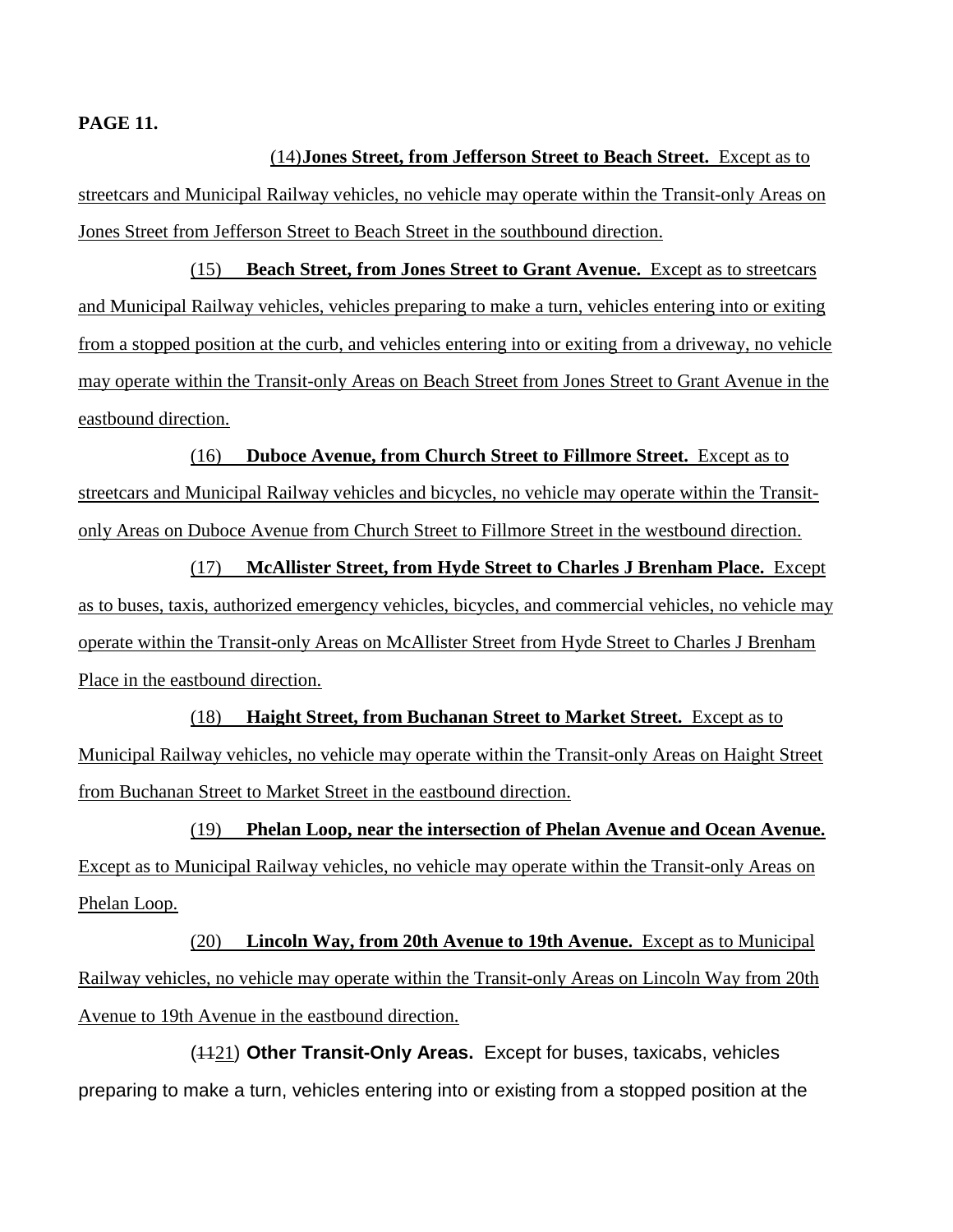# **PAGE 12.**

curb, and vehicles entering into or exiting from a driveway, no vehicle may operate in the following Transit-only Areas during the times indicated:

| <b>Hours of</b>  | <b>Street</b>                       | From                            | To                      |
|------------------|-------------------------------------|---------------------------------|-------------------------|
| <b>Operation</b> |                                     |                                 |                         |
| <b>All Times</b> | 1st St.                             | Market St.                      | Howard St.              |
|                  | 3rd St.                             | Townsend St.                    | Market St.              |
|                  | 4th St.                             | Harrison St.                    | Townsend St.            |
|                  | 4th St.                             | Market St.                      | Howard St.              |
|                  | 16th St.<br>(InboundWestbound)      | Third St.                       | Church St.              |
|                  | 16th St.<br>(OutboundEastbound)     | Bryant St.                      | Potrero Ave.            |
|                  | 16th St.<br>(OutboundEastbound)     | Vermont St.                     | Third St.               |
|                  | Bush St. (Eastbound)                | 151 feet east of<br>Sansome St. | <b>Battery St.</b>      |
|                  | Church St.                          | 16th St.                        | Duboce Ave.             |
|                  | Clay St.                            | Sansome St.                     | Davis St.               |
|                  | Fremont St.                         | Mission St.                     | Market St.              |
|                  | Fremont St.<br>(Northbound)         | Harrison St.                    | Folsom St.              |
|                  | Geary St.                           | Market St.                      | PowellGough St.         |
|                  | Geneva Ave. (Outbound)              | Delano Ave.                     | 280 Freeway<br>Overpass |
|                  | Judah St.                           | 20th Ave.                       | La Playa St.            |
|                  | Market St.<br>(InboundEastbound)    | 12th St.                        | 3rd St.                 |
|                  | Market St.<br>(OutboundWestbound)   | So. Van Ness Ave.               | 3rd St.                 |
|                  | Mission St.<br>(InboundNorthbound)  | Randall St.                     | Cesar Chavez St.        |
|                  | Mission St.<br>(OutboundWestbound)  | 11th St.                        | South Van Ness Ave.     |
|                  | Mission St.<br>(OutboundSouthbound) | Duboce Ave.                     | Randall St.             |
|                  | O'Farrell St.                       | GoughFranklin St.               | HydePowell St.          |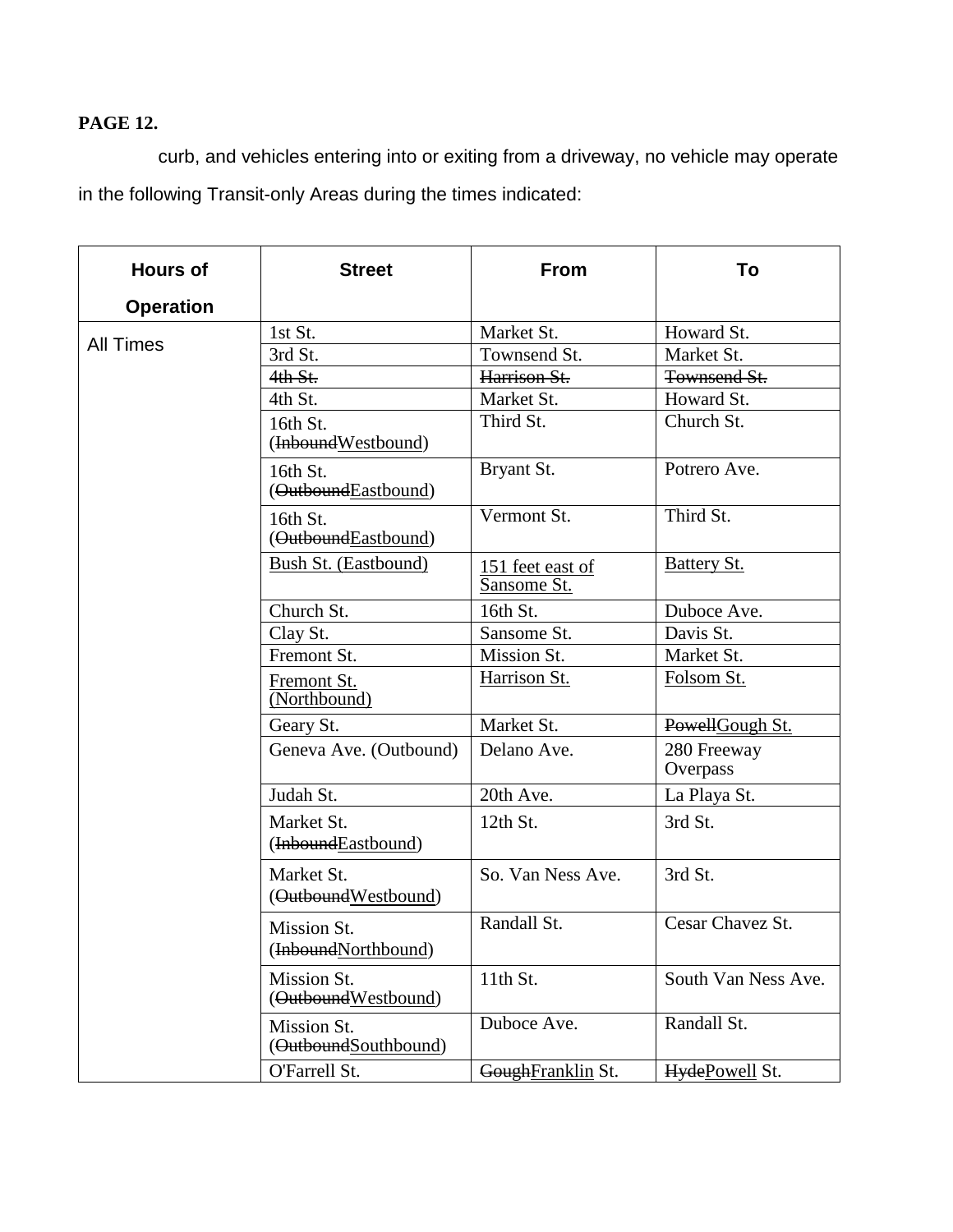# **PAGE 13.**

|                                                 | O'Farrell St.                      | Jones St.           | Powell St.        |
|-------------------------------------------------|------------------------------------|---------------------|-------------------|
|                                                 | Otis St. (Outbound)                | South Van Ness Ave. | Duboce Ave.       |
|                                                 | Post St.                           | Gough St.           | Grant St.         |
|                                                 | Potrero Ave.<br>(SBS outhbound)    | 25th St.            | 18th St.          |
|                                                 | <b>Starr King Way</b>              | Gough St.           | Franklin St.      |
|                                                 | Stockton St.                       | Bush St.            | Geary St.         |
|                                                 | Sutter St.                         | Gough St.           | Kearny St.        |
|                                                 | Taraval St.<br>(InboundEastbound)  | 46th Ave.           | 17th Ave.         |
|                                                 | Taraval St.<br>(OutboundWestbound) | 15th Ave.           | 46th Ave.         |
| $6:00 AM - 10:00 AM$                            | Bush St. (Eastbound)               | Montgomery St.      | Sansome St.       |
| Monday – Friday                                 | Bush St. (Eastbound)               | Sansome St.         | 151 Feet Easterly |
| $7:00 AM - 9:00 AM$                             | Mission St. (Eastbound)            | <u>11th St.</u>     | <u>5th St.</u>    |
| Monday-Friday                                   | Clay St. (Eastbound)               | Grant St.           | Kearny St.        |
|                                                 | Sacramento St.<br>(Westbound)      | Kearny St.          | Grant St.         |
| 7:00 AM-7:00 PM,<br>Monday-Friday               | Sacramento St.                     | Drumm St.           | Kearny St.        |
| 7:00 AM-7:00 PM,<br>Monday-Saturday<br>Everyday | Stockton St.                       | Geary St.           | O'Farrell St.     |
| 7:00 AM-6:00 PM,<br>Monday-Friday               | Mission St.<br>(InboundEastbound)  | 5th St.             | Beale St.         |
|                                                 | Mission St.<br>(OutboundWestbound) | Main St.            | 4th St.           |
| 7:00 AM-9:00 PM,                                | Mission St. (Inbound)              | Hth St.             | 5th St.           |
| Monday-Friday                                   | O'Farrell St.                      | Hyde St.            | Jones St.         |
|                                                 | Clay St.                           | Powell St.          | Battery St.       |
| $3:00$ PM $- 8:00$ PM                           | Bush St. (Eastbound)               | Montgomery St.      | Sansome St.       |
| Monday - Friday                                 |                                    |                     |                   |
| $3:30$ PM $- 7:00$ PM                           | Sacramento St.<br>(Westbound)      | Kearny St.          | Larkin St.        |
| Monday – Friday                                 |                                    |                     |                   |
| 4:00 PM-6:00 PM,<br>Monday-Friday               | Mission St. (Eastbound)            | <u>11th St.</u>     | <u>5th St.</u>    |
|                                                 | Mission St.<br>(OutboundWestbound) | 4th St.             | 11th St.          |